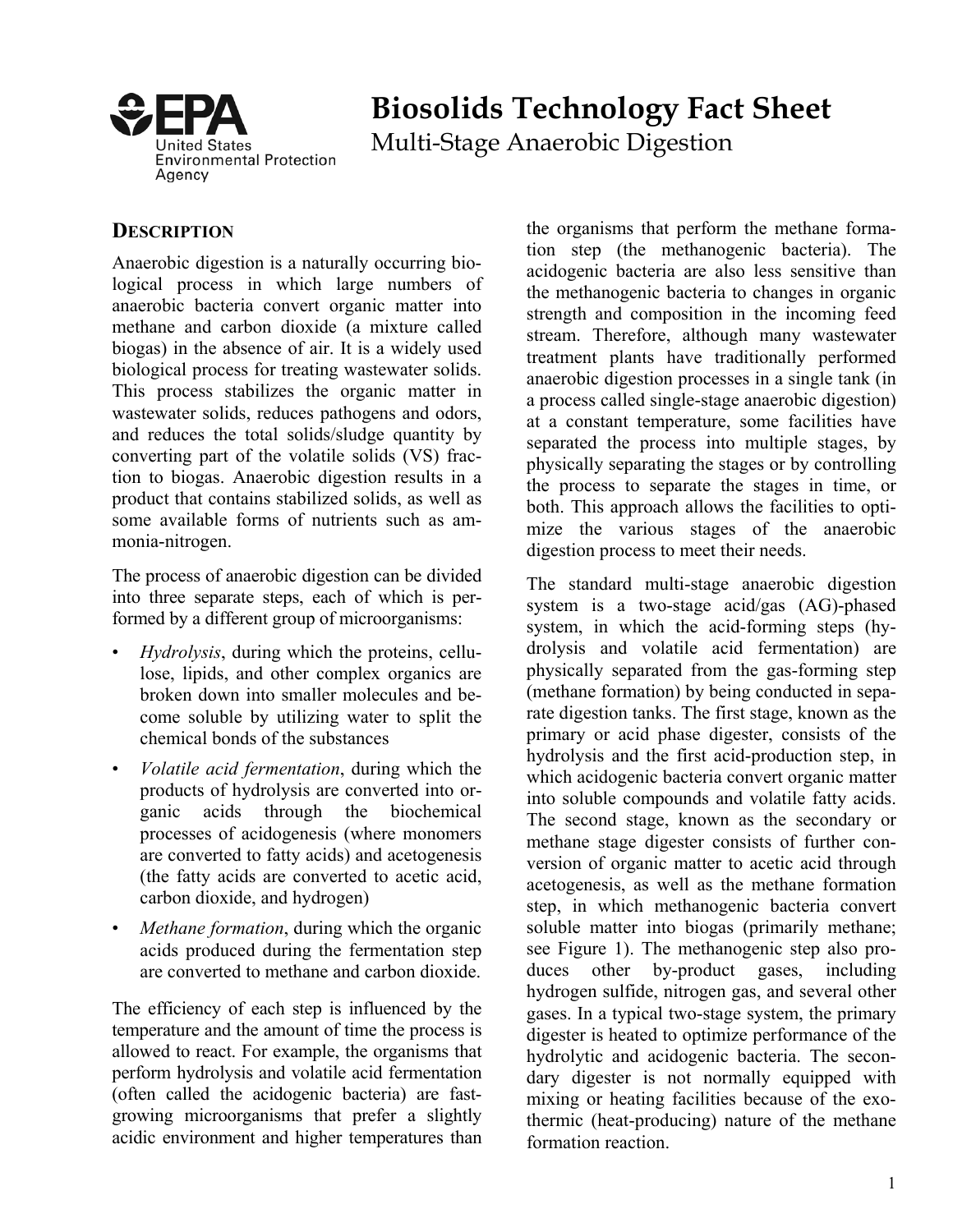

 **Figure 1. Standard Multi-Stage Anaerobic Digestion System** 

An alternative method for designing the system is to separate the stages over time by adding different levels of heating at different times in the process by a process called temperature-phased anaerobic digestion, or TPAD. As described earlier, hydrolysis and acidogenesis can be enhanced by increasing the operating temperature; however, acetogenesis is adversely affected by high operating temperatures (Chang, et al. 2004). If the system is heated to enhance hydrolysis and acidogenesis, the resulting volatile acid production can overwhelm the ability of the slower-reacting acetogenic and methanogenic bacteria to convert the volatile acids, resulting in increased pH and inhibited acetogenesis and methanogenesis (Chang, et al. 2004). Therefore, controlling the temperature can be critical in optimizing system performance.

Numerous facilities use some form of TPAD. For example, in 2002 the wastewater treatment facility in Waterloo, Iowa, rehabilitated its existing anaerobic digestion system to operate as a TPAD system, in which the first digesters were operated in the thermophilic range  $(50-60$  °C  $[122-150$  °F]) to promote pathogen destruction with the intent of producing Class A biosolids, while subsequent digesters were operated in the mesophilic range (30–38  $^{\circ}$ C [85–100  $^{\circ}$ F]) to reduce VS (Iranpour and Windau 2004). This type of system can be abbreviated as a TPAD-TM, where the *T* represents the thermophilic first stage, and the *M* represents the mesophilic second stage.

Facilities can separate these stages in both space and time by operating multiple digesters in series, to increase control over the process and enhance the results even further. Facilities in Tacoma, Washington, Inland Empire, California, and Calgary, Alberta, Canada, have gone to three-phased processes. Table 1 provides several examples of wastewater treatment facilities that use different types of multi-stage processes (Wilson 2003 and personal communications).

## **APPLICABILITY**

Multi-stage anaerobic digestion systems are potentially applicable for all wastewater treatment systems, provided that the solids can be delivered to the system at an acceptable concentration. These can include both new installations and retrofits. In fact, much of the current research into anaerobic digestion is directed toward retrofitting multi-stage systems into facilities where singlestage processes are already present (Cumiskey 2005; W. Parker, personal communication, 2006).

The primary factor in determining whether a multi-stage anaerobic digestion process is feasible for a system is the feed solids concentration. Because a multi-stage process can be sensitive to changes in the feed solids, it might not be feasible if the characteristics of the feed solids concentrations vary significantly. The VS content in the feed should preferably be at least 50 percent, and the feed should not contain substances at levels that may inhibit the biological processes associated with anaerobic digestion (see Table 2). Wastewater residuals containing lime, alum, iron, and other substances can be successfully digested as long as the VS content remains high enough to support the growth of microorganisms.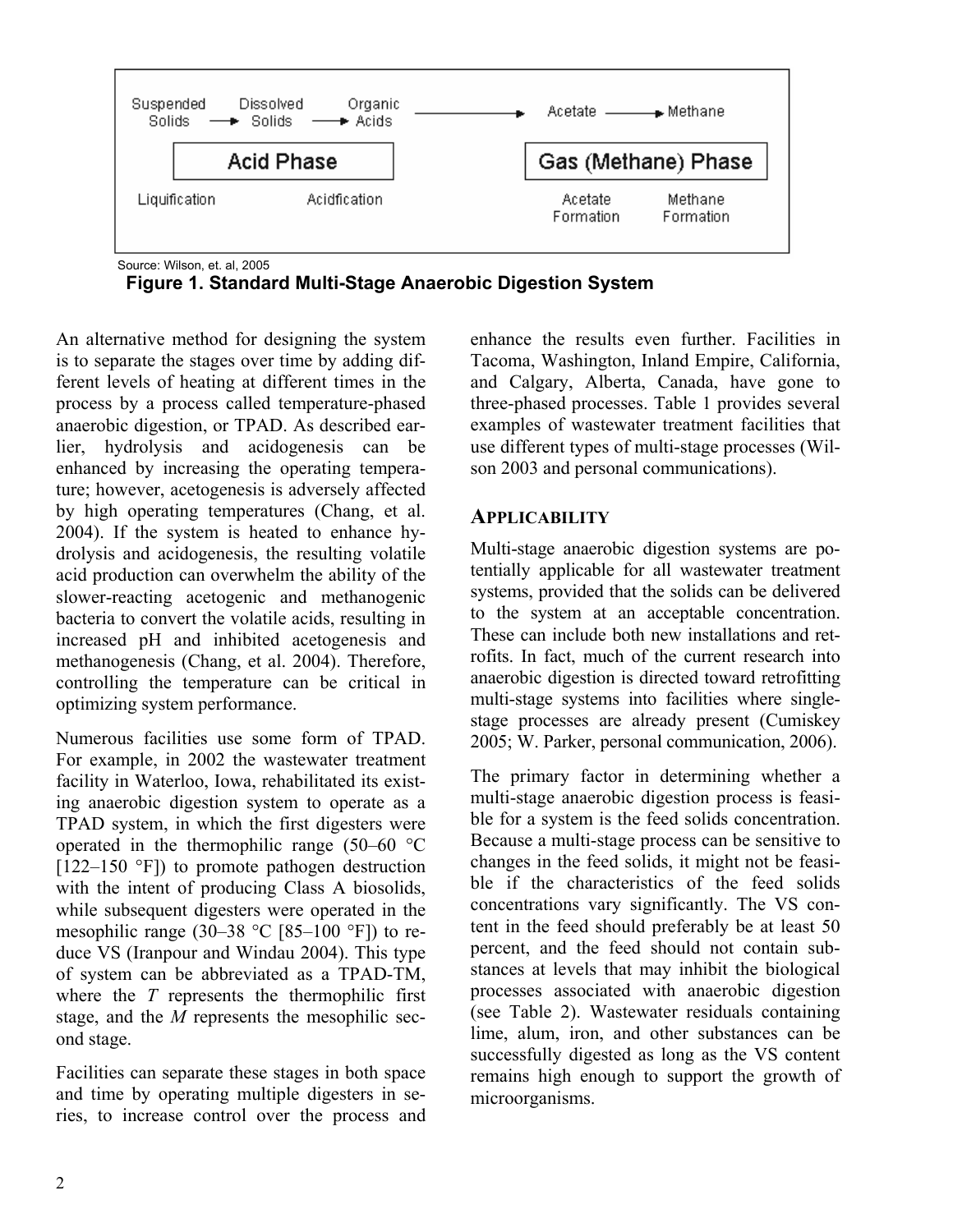| Table 1. Example Wastewater Treatment Facilities with Multi-Stage Anaerobic Digestors |  |  |  |  |  |  |
|---------------------------------------------------------------------------------------|--|--|--|--|--|--|
|---------------------------------------------------------------------------------------|--|--|--|--|--|--|

| <b>Plant</b>                                      | <b>System Type</b>                                                                               |
|---------------------------------------------------|--------------------------------------------------------------------------------------------------|
| Woodridge WWTP, DuPage County, IL                 | Two-stage AG-MT                                                                                  |
| Elmhurst. IL                                      | Two-stage AG-MM                                                                                  |
| Back River, Baltimore, MD (pilot)                 | Two-stage AG-MM                                                                                  |
| Inland Empire (RP-1), Ontario, CA (farm manure)   | Three-stage AG-MTM                                                                               |
| Waterloo, IA                                      | Two-stage TPAD-TM                                                                                |
| Waupun, WI                                        | Two-stage TPAD-TM                                                                                |
| Rockaway, NY                                      | Two-stage TPAD-MT                                                                                |
| Pine Creek WWTP, Calgary, Alberta, Canada (pilot) | Three-stage TPAD (multiple options being researched)                                             |
| Tacoma, WA                                        | Heated aerobic stage $(71^{\circ} \text{ C } [160^{\circ} \text{ F}])$ + Three-stage<br>TPAD-TMM |

| <b>Substance</b> | Moderately Inhibitive (mg/L) | <b>Strongly Inhibitive (mg/L)</b> |
|------------------|------------------------------|-----------------------------------|
| Calcium          | 1,500-4,500                  | 8.000                             |
| Magnesium        | 1,000-1,500                  | 3.000                             |
| Sodium           | 3,500-5,500                  | 8.000                             |
| Potassium        | 2,500-4,500                  | 12,000                            |
| Ammonia Nitrogen | 1,500-3,000                  | 3.000                             |
| Copper           |                              | 50-70 (total)                     |
| Chromium VI      |                              | 200-250 (total)                   |
| Chromium         |                              | 180-420 (total)                   |
| Nickel           |                              | 30 (total)                        |
| Zinc             |                              | 1.0 (soluble)                     |

**Table 2. Substances with Potential to Cause Biological Inhibition in Anaerobic Digestion** 

## **ADVANTAGES AND DISADVANTAGES**

The major advantages of multi-stage anaerobic digestion systems versus single-stage anaerobic digestion systems is that multi-stage systems can optimize the various steps in the process by separating them in space or time and optimizing the specific conditions under which the various steps take place. As described above, they can also allow a facility to adopt a specific system configuration to meet its goals. For example, if the facility wants to produce Class A biosolids, it might require a thermophilic stage; however, if volume reduction is its primary goal, only mesophilic stages may be required (W. Parker, personal communication, 2006).

The major disadvantage of multi-stage anaerobic digestion systems is that they have higher operation and maintenance (O&M) requirements than single-stage systems. In addition, they can be more expensive than single-stage systems, although this is more of a factor when retrofitting into multi-stage systems.

An expanded discussion of the advantages and disadvantages of multi-stage versus single-stage anaerobic digestion systems follows:

#### **Advantages**

**Gas Recovery and Storage.** Multi-stage systems can be optimized to maximize the amount of gas they produce in the digestion phase. The gas produced from the anaerobic digestion of biosolids is typically composed of 55 to 70 percent methane and approximately 25 to 30 percent carbon dioxide, with the remaining fraction composed primarily of nitrogen, hydrogen, and hydrogen sulfide (USEPA 1979). Typical digester gas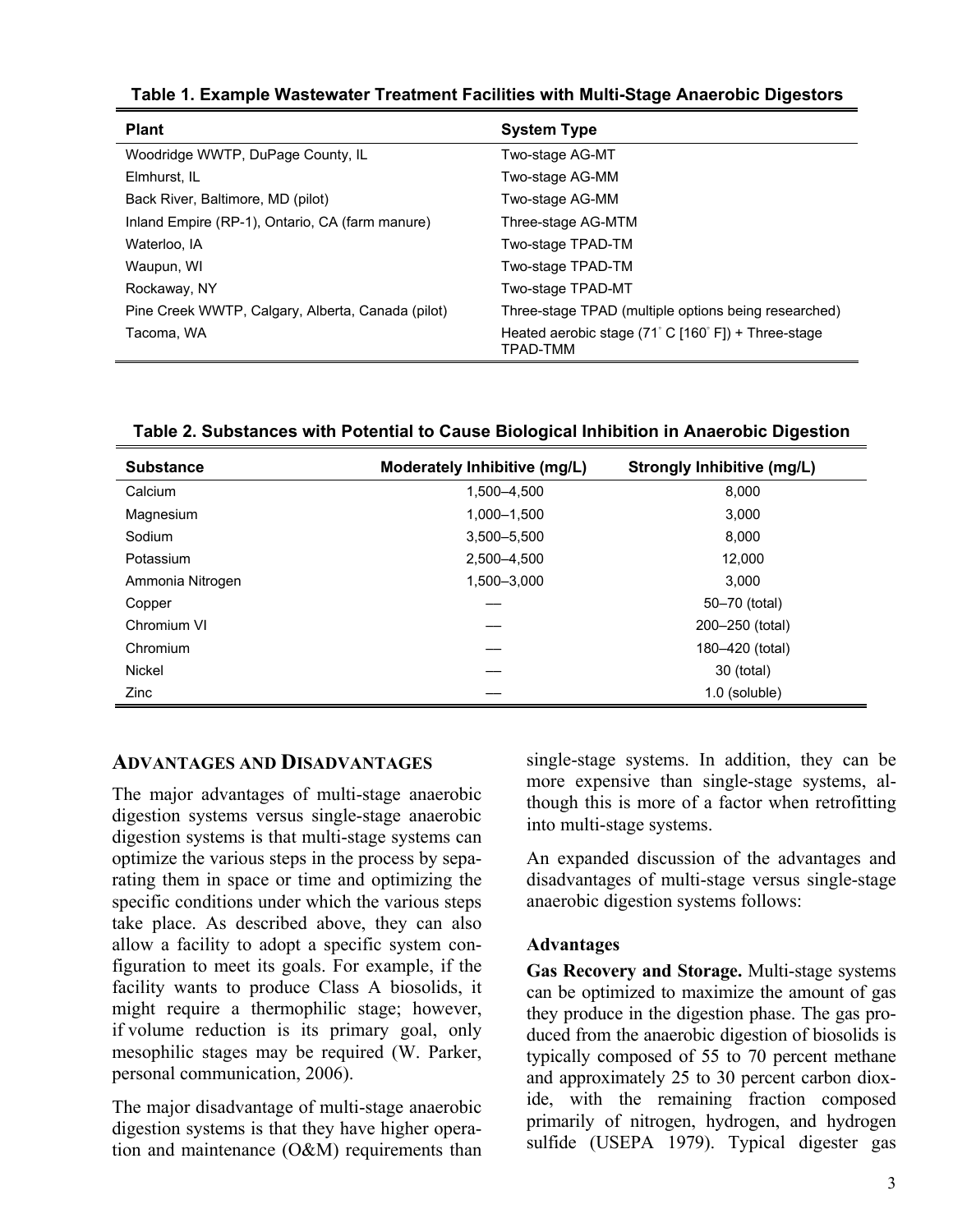exhibits a heat content between 18,630 and 26,080 thousand Joules per cubic meter  $(kJ/m<sup>3</sup>)$ or between 500 and 700 BTU/ $ft^3$ , which is approximately two-thirds the heat content of the natural gas delivered by gas utilities. Therefore, digester gas can be an economical energy source for plant operations. It can be temporarily stored and/or mixed with natural gas through the pipeline system for in-plant use as a source for heat, electricity, or steam. It is ideal as fuel to fire hot water boilers, internal combustion engines, heat drying equipment, and incinerators. Some plants scrub their digester gas to reduce the levels of carbon dioxide, hydrogen sulfide, siloxane, and other gases and in several cases have marketed the gas as a high-value natural gas source to their local gas utility systems.

**Biosolids Quality.** Multi-stage anaerobic digestion systems that use a thermophilic stage can produce biosolids that meet Class A pathogen reduction requirements. Much of the current research into anaerobic digestion is devoted to pathogen control through temperature phasing and pretreatment of waste through processes like enzyme hydrolysis prior to its anaerobic digestion. For example, recent research by the City of Los Angeles indicates that their product resulting from systems operated at thermophilic temperatures achieved Class A status and had lower odor than the product produced by mesophilic processes. In addition, their results indicated that the odor concentrations in solids digested using mesophilic temperatures continued to increase as the biosolids went through the digestion process and even after they were applied on farmland. (Material produced by digestion at mesophilic temperatures and received at their land application site had odor concentrations 10 times higher than the material being introduced into the centrifuges for dewatering.) In contrast, the odor content of material subjected to thermophilic digestion temperatures decreased by about 70 percent by the time it reached the land application site (Haug et al. 2002). Enzyme hydrolysis is being heavily researched in Europe. Additional discussion of pretreatment through enzyme hydrolysis is presented later in the "Design**"** section.

Other advantages of multi-stage anaerobic digestion versus single-stage anaerobic digestion processes include:

- Multi-stage systems require less digester volume to handle the same amount of input volume because they have lower retention times and allow higher loading rates than single-stage systems.
- Multi-stage systems have achieved VS reduction, which provides better odor control.
- A multi-stage system can be configured to reduce foaming problems. (See discussion of foaming in the **"**Operation and Maintenance" section below.)
- Multi-stage systems reduce the short circuiting of solids by separating the stages and optimizing the retention time in each stage.

#### **Disadvantages**

The piping requirements for a multi-stage system, operation, and maintenance are more complex than those for a single-stage system.

## **DESIGN CRITERIA**

## **Location in the Solids Processing Train**

Multi-stage anaerobic digestion is typically located in the solids processing train after thickening but before dewatering. Thickening of the solids prior to digestion is beneficial because it reduces the biomass volume, digester size requirement, supernatant volume, and heating requirements (WEF 1998).

## **Solids Feed Rate**

The solids feed rate is typically 5 to 6 percent of the mixed solids retention range.

## **Organic Loading**

Typical VS loading rates for both mesophilic and thermophilic multi-stage systems are in the 482–  $642 \text{ kg/m}^3/\text{day}$  (30–40 lb/ft<sup>3</sup>/day) range, which is significantly higher than the average of 2.57  $\text{kg/m}^3/\text{day}$  (0.16 lb/ft<sup>3</sup>/day) for single-stage anaerobic digester systems (Sieger 2001).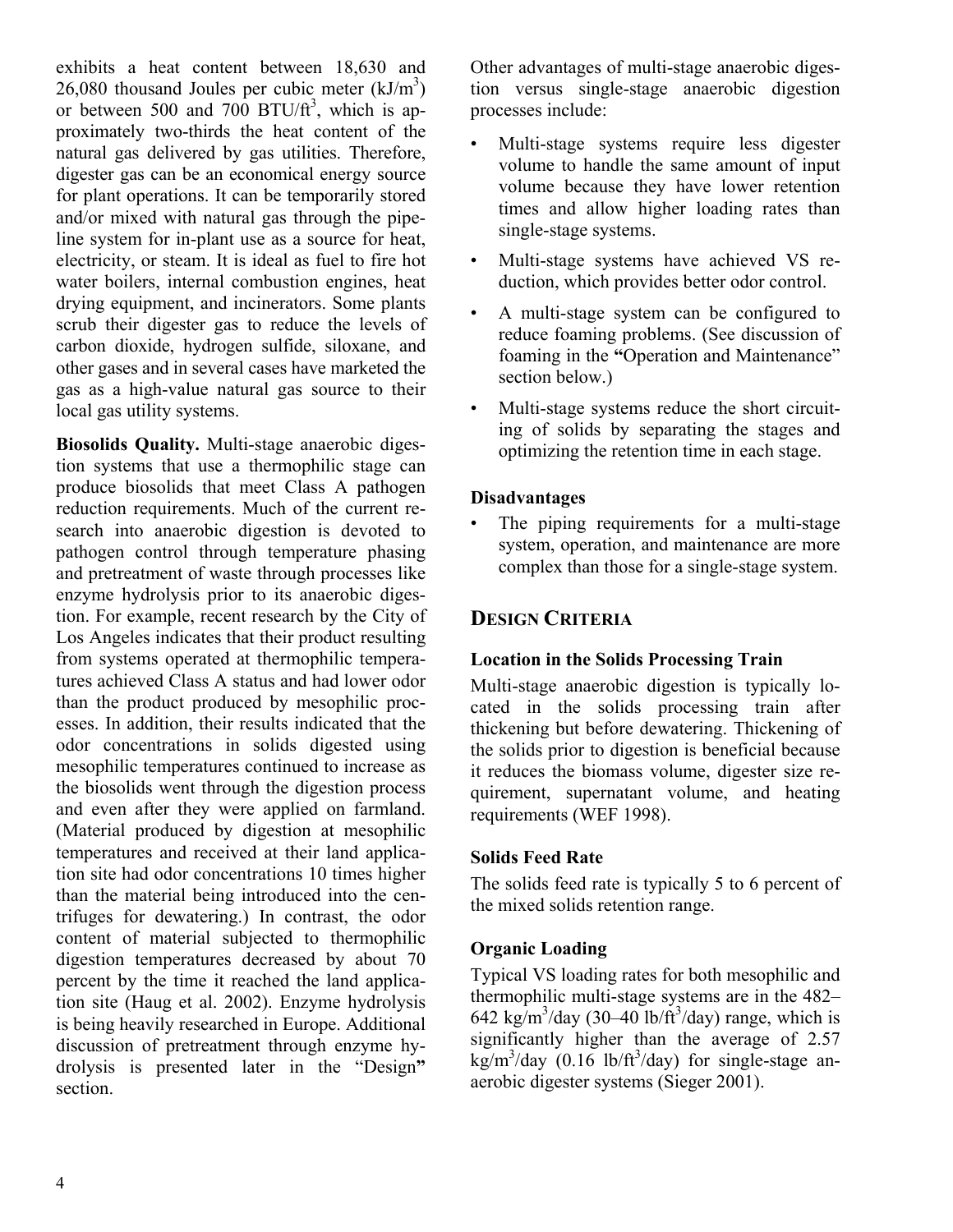#### **Solids Retention Time**

As discussed earlier in the "Description**"** section, solids retention time (SRT) is a critical factor in the design of a multi-stage anaerobic digestion system. High SRTs increase the digestion but reduce the rate of throughput for the system. Therefore, each facility must determine the optimum SRT to achieve the required amount of digestion while also maximizing the facility throughput.

Because the stages are optimized to maximize digestion, the SRTs of multi-stage systems are typically shorter than those of single-stage systems. For example, Sieger (2001) reported an average SRT of approximately 20 days for mesophilic single-stage systems, while the SRTs for multi-staged systems typically ranged between 14 and 18 days.

In general, the SRT for a multi-stage system is determined by the required end-product and the sequence of the phasing. For example, if the facility is producing Class B biosolids, it might use a lower SRT than a facility producing Class A biosolids using a similar configuration.

A summary of typical SRTs and VS loading rates is provided in Table 3.

#### **Heat Exchangers**

Temperature is important in determining the rate of digestion. The design operating temperature establishes the minimum SRT required to achieve a given amount of VS reduction. As described above, most anaerobic digesters currently in operation are designed to operate in the mesophilic temperature range, although many current designs for multi-stage systems include phases operated at thermophilic temperatures––through TPAD systems with thermophilic processes.

Typical auxiliary heating methods include steam injection, internal heat exchangers, and external heat exchangers. External heat exchangers are the most common because of their flexibility and the ease of maintaining their heating surfaces. Internal coils and heat-jacketed draft tube mixers can become caked and effectively blocked, necessitating removing them or taking the digester out of service to empty and clean the system. Steam injection results in dilution of the digester contents and can be energy-inefficient.

| <b>Digestion</b><br><b>Process</b> | <b>SRT per Tank</b><br>at Max Month<br>(days) | <b>Total SRT at</b><br><b>Max Month</b><br>(days) | Operating<br>Temperature<br>Regime | <b>VS Loading</b><br><b>Rate at Max</b><br><b>Month</b><br>$(lb/ft^3/day)$ | <b>Pathogen Level</b><br><b>Produced</b> |
|------------------------------------|-----------------------------------------------|---------------------------------------------------|------------------------------------|----------------------------------------------------------------------------|------------------------------------------|
| Single-Stage Meso-<br>philic       | 20                                            | 20                                                | M                                  | 0.16                                                                       | Class B                                  |
| Staged or Extended<br>Thermophilic | 15/1.5/1.5                                    | 18                                                |                                    | 0.30                                                                       | Class $A^a$                              |
| <b>TPAD</b>                        | 5/10                                          | 15                                                | T/M                                | 0.30                                                                       | Class $A^{a, b}$                         |
| ATP <sup>c</sup>                   | 1.5/15                                        | 16.5                                              | T/M                                | 0.30                                                                       | Class A                                  |
| Two-Phase                          | 2/12                                          | 14                                                | $M/T$ : T/M: T/T:<br>or M/M        | 0.40                                                                       | Class $A^d$                              |
| Pre-Pasteurization                 | 30 min./15                                    | 15.02                                             | $~1$ $~0$ C/M                      | 0.40                                                                       | Class A                                  |

#### **Table 3. Comparison of Anaerobic Digestion Processes**

Source: Adapted from Sieger 2001.

<sup>a</sup> Believed to meet Class A requirements, but formal pathogen equivalency has not been approved by EPA.<br><sup>b</sup> One areases has been approved as a site appeific areases by EPA, but the technology has not been approved

<sup>b</sup> One process has been approved as a site-specific process by EPA, but the technology has not been approved

for national equivalency for Class A.

<sup>c</sup> Aerobic Thermophilic Pretreatment.

<sup>d</sup> Testing may proceed on variations of feed and temperature of each phase.

Notes: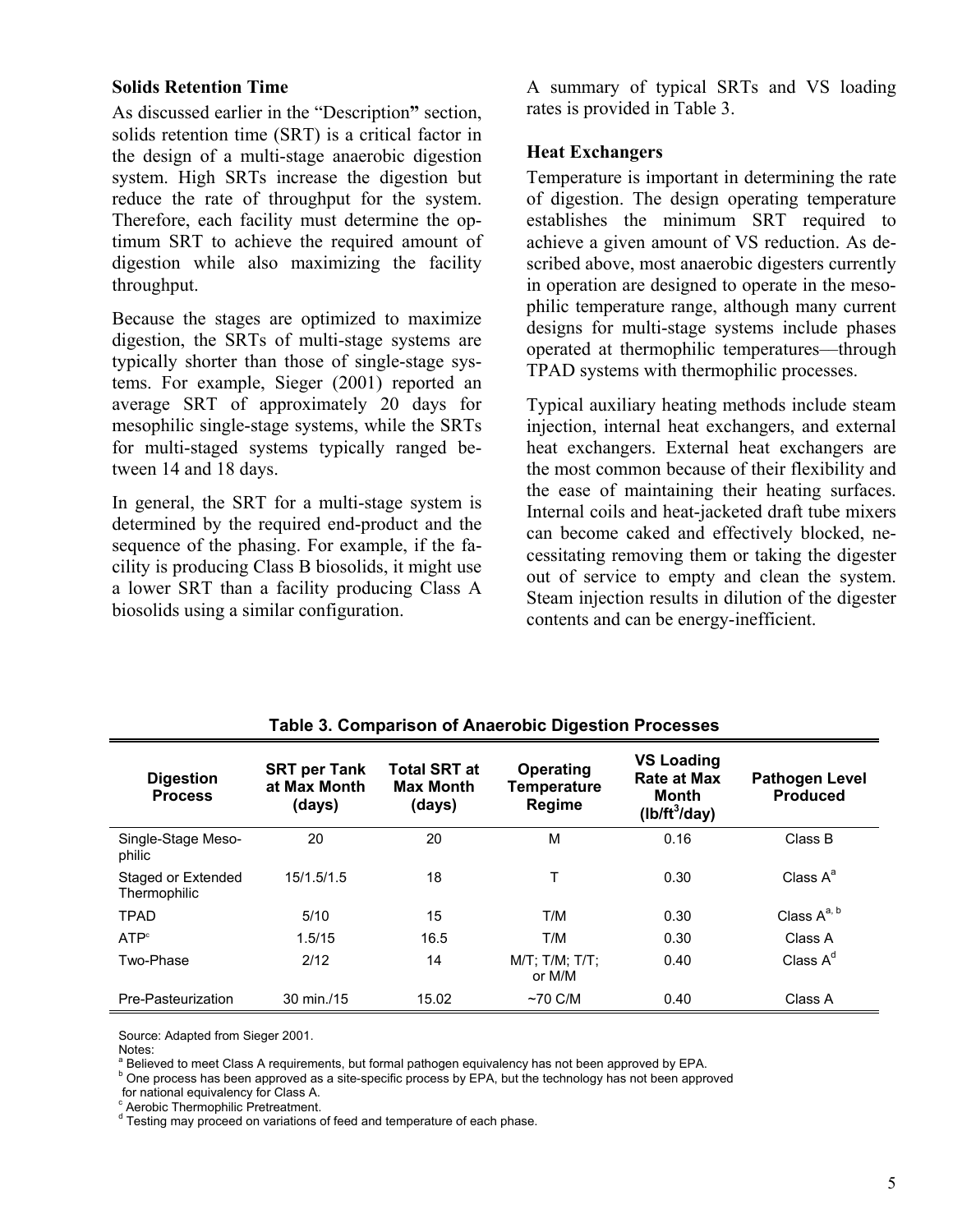## **Mixing**

Auxiliary mixing of the digester contents is beneficial for reducing thermal stratification, dispersing the biosolids for better contact with the microorganisms, reducing scum buildup, diluting levels of any inhibitory substances or adverse feed characteristics, and retaining inorganic material (grit) in suspension (WEF 1995). Without adequate mixing, the digestion process can be short-circuited and solids that have not been sufficiently digested might be prematurely discharged. Such solids will not be properly stabilized and might not be suitable for the intended end use.

The three mixing methods that have typically been used are mechanical mixing, hydraulic mixing, and gas recirculation.

Mechanical mixing includes the use of impellers, propellers, and turbine wheels to mix the digester contents.

Hydraulic mixing is accomplished by recirculating digester content through use of an external pump network. The hydraulic mixing can pump the digester contents from the lower half of the digester to the top of the digester to potentially stop the formation of a significant scum layer, which can be a nuisance or detrimental to digester operation.

Gas recirculation systems use the digester gas produced by the anaerobic digestion process to mix the digester contents. The gas is compressed and recirculated through the tank to promote mixing. The gas can be introduced into the tank through one of several methods, including:

- Lances mounted on the inside of the tank cover so they project down into the tank
- Diffusers mounted on the floor of the tank
- Draft tubes in the tank
- Bubble guns mounted inside the tank

The type of mixing device suitable for any digester depends on the design (vessel and cover) and size of the digesters.

#### **Types of Covers**

It is necessary to cover the digesters to maintain anaerobic conditions. In addition to keeping ambient air out, the covers prevent digester gas from being released and also reduce the amount of heat loss to the atmosphere. Anaerobic digester covers can be fixed or floating. Fixed covers are flat, conical, or dome-shaped and are constructed of reinforced concrete or steel. Floating covers can rest directly on the liquid surface or float on the gas and be supported by side skirts at the side of the tank.

The appropriate type of cover for any given application depends on the design and size of the digester. Both fixed and floating covers have advantages and disadvantages. For example, floating covers rise and fall with the liquid level in the digester and therefore prevent formation of a vacuum, which could damage the vessel or the cover. Floating covers also prevent air from being drawn into the digester during solids removal. In contrast, a fixed cover is often easier to design, requires less maintenance, and is less prone to develop gas leaks.

#### **Enzyme Hydrolysis Pretreatment**

In January 2002 legislation was enacted in the United Kingdom (UK) that required pathogen reduction in municipal wastewater sludge for the first time. This new requirement led many utilities to search for methods to optimize their existing anaerobic digestion systems (Cumiskey 2005), particularly mesophilic digesters, which included the majority of operating systems in the UK at that time. Investigations by United Utilities (UU) in the UK indicated that the major pathway for killing pathogens in mesophilic anaerobic digesters was solubilization or hydrolysis (Mayhew et al. 2004). In anaerobic digestion, hydrolysis occurs before the conversion of organic particulate matter to organic acids. UU found that pathogen reduction could be improved, and could be achieved at much lower temperatures (mesophilic temperatures instead of thermophilic temperatures) by separating the hydrolysis stage from the mesophilic anaerobic digestion stage (Mayhew et al. 2004). Therefore, UU developed a specialized plug flow enzymic hydrolysis process to pretreat the sludge before anaerobic digestion. The enzyme hydrolysis step breaks down cell wall lipoprotein structures (Kelly 2003), enhancing the digestion process. This process results in a better energy balance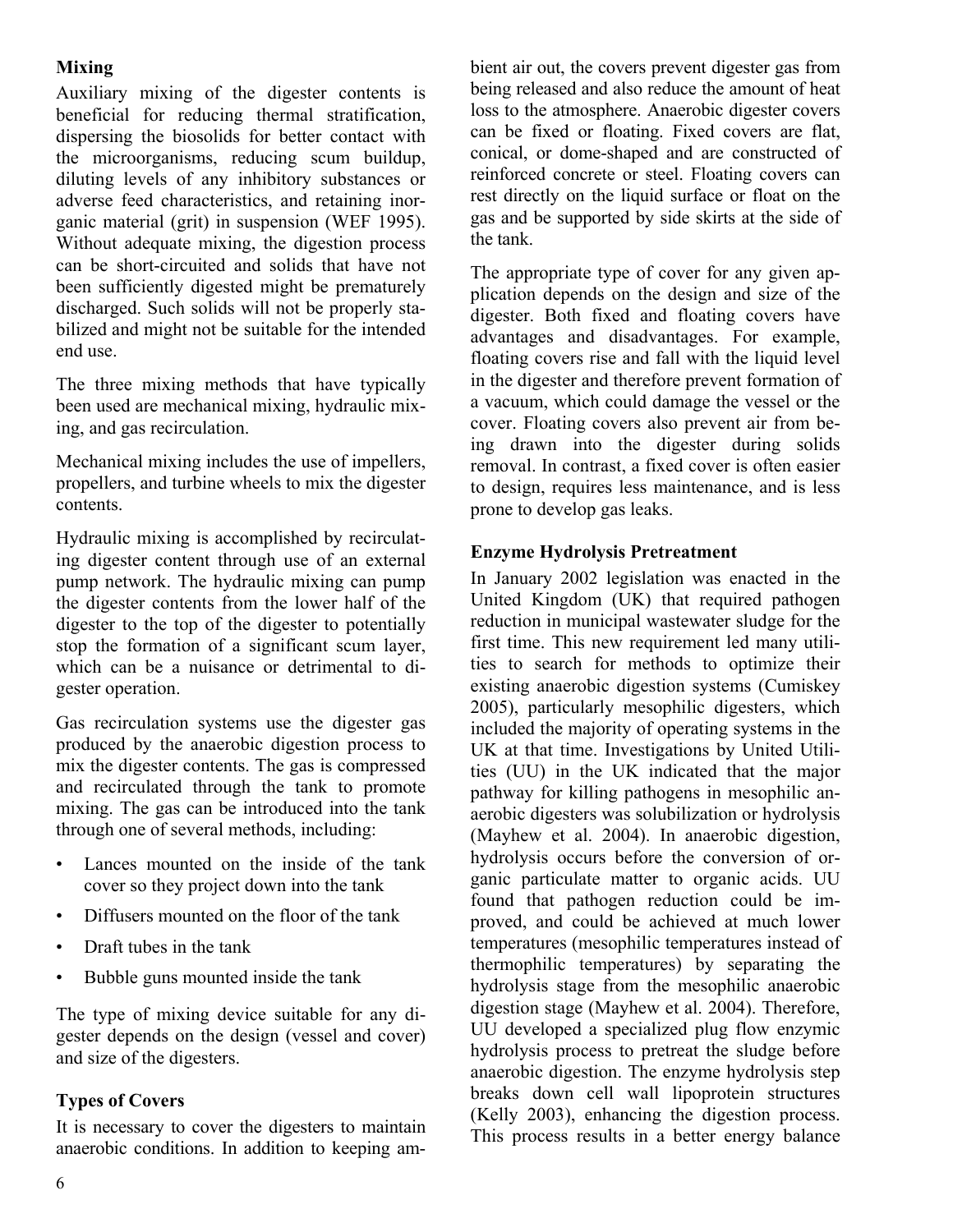and the enhanced digestion increased biogas production relative to other processes. UU uses a plug-flow configuration that operates at 42 °C (108 °F) with a 2-day hydraulic retention time. UU began installing the enzyme hydrolysis method in its facilities, including facilities in Macclesfield, Bromborough, Crewe, and Blackburn. Initial tests at the Macclesfield facility show that the enzymic hydrolysis step results in a  $10<sup>4</sup>$  reduction in *E. coli.* The enzyme hydrolysis process in Bromborough enables the plant to operate at 4.0 kg  $VS/m^3$ /day (250 lb  $VS/R^3$ /day) while also producing a high-quality product that meets the new standards. The plant has also increased its gas production from  $4,500 \text{ m}^3/\text{day}$  to 5,500 m<sup>3</sup>/day (158,916 ft<sup>3</sup>/day to 194,231  $\text{ft}^3/\text{day}$  (Monsal 2004).

## **PERFORMANCE**

Multi-stage anaerobic digestion can achieve superior performance relative to single-stage conventional digestion for most wastewater solids and for all loading rates. In addition, this increased performance can be achieved with smaller digester volumes because of the higher loading rates that can be achieved with multistage digesters. Compared to single-stage systems, the multi-stage process achieves higher VS reduction with shorter residence times. Typical VS reduction for a first-stage digester ranges from 40 to 60 percent, and up to 5 percent additional reduction can occur in subsequent stages. Multi-stage systems also produce more biogas of a higher quality (as measured by its methane content) than that produced by single-stage processes. Finally, these systems reduce, and potentially eliminate, the foaming problem that often occurs in single-stage systems.

Case studies highlighting the performance of several multi-stage anaerobic digestion facilities follow.

#### **Woodridge WWTP, DuPage County, Illinois**

The Woodridge wastewater treatment plant (WWTP) was converted from its original singlestage process to a two-stage AG-MT anaerobic digestion system in the late 1980s in an attempt to control foaming problems in the old system. To convert the facility to a two-stage process, a mesophilic acid-stage digester was added to the existing digestion facility, which was converted to a thermophilic gas-phase digester. The new mesophilic acid-stage digester receives a feed of 46,000 GPD at a 4–5 percent solids content, with approximately 11,325 kg/day (25,000 lb/day) of suspended solids and 9,060 kg/day (20,000 lb/day) of volatile suspended solids. This stage has a retention time of approximately 1 day. After passing through this stage, the biosolids flow to the methane-phase digester, which operates at a thermophilic temperature of approximately 52 °C (126 °F) and produces approximately 190,000 standard cubic feet (SCF) of gas per day with an average methane content of 64 percent.

The overall VS reduction averages approximately 65 percent. During the first 4 months of 2000, fecal coliforms were reduced by an average of 99.996 percent. The facility experiences no foaming, and the digested sludge is highly desirable as a soil enhancer for agricultural purposes. The digester gas is recirculated to power the digesters, and excess gas is used to produce electricity.

#### **Inland Empire Regional Water Recycling Plant 1 (RP-1), Ontario, California**

The anaerobic digestion system at the Inland Empire Utility Agency's (IEUA) RP-1 was upgraded in 2000 and went online as a three-stage AG-MTM process in 2001. Before 2001 the facility had operated as a thermophilic single-stage system. The system had experienced odor problems, however, and thus it had already gone to separate acid and gas phases using both a semibatch and a continuous approach. After spending 2.5–3.5 days in a 32–40 °C (90–104 °F) mesophilic acid digester, the biosolids can be diverted to a semi-batch 56–58 °C (133–136 °F) thermophilic gas-phase digester, where they are retained for 18–20 days, or can go to a 50–52  $\degree$ C (122– 126 °F) thermophilic gas-phase digester, where they are retained for 14–16 days. After the thermophilic gas-phase digester, the biosolids are sent to a mesophilic gas-phase digester. Flow from the semi-batch process goes to a 42–48 °C  $(108-118 \text{ °F})$  system for 13-17 days, while flow from the continuous system goes to a 46–49 °C  $(115–120 \text{ °F})$  system for 5–6 days.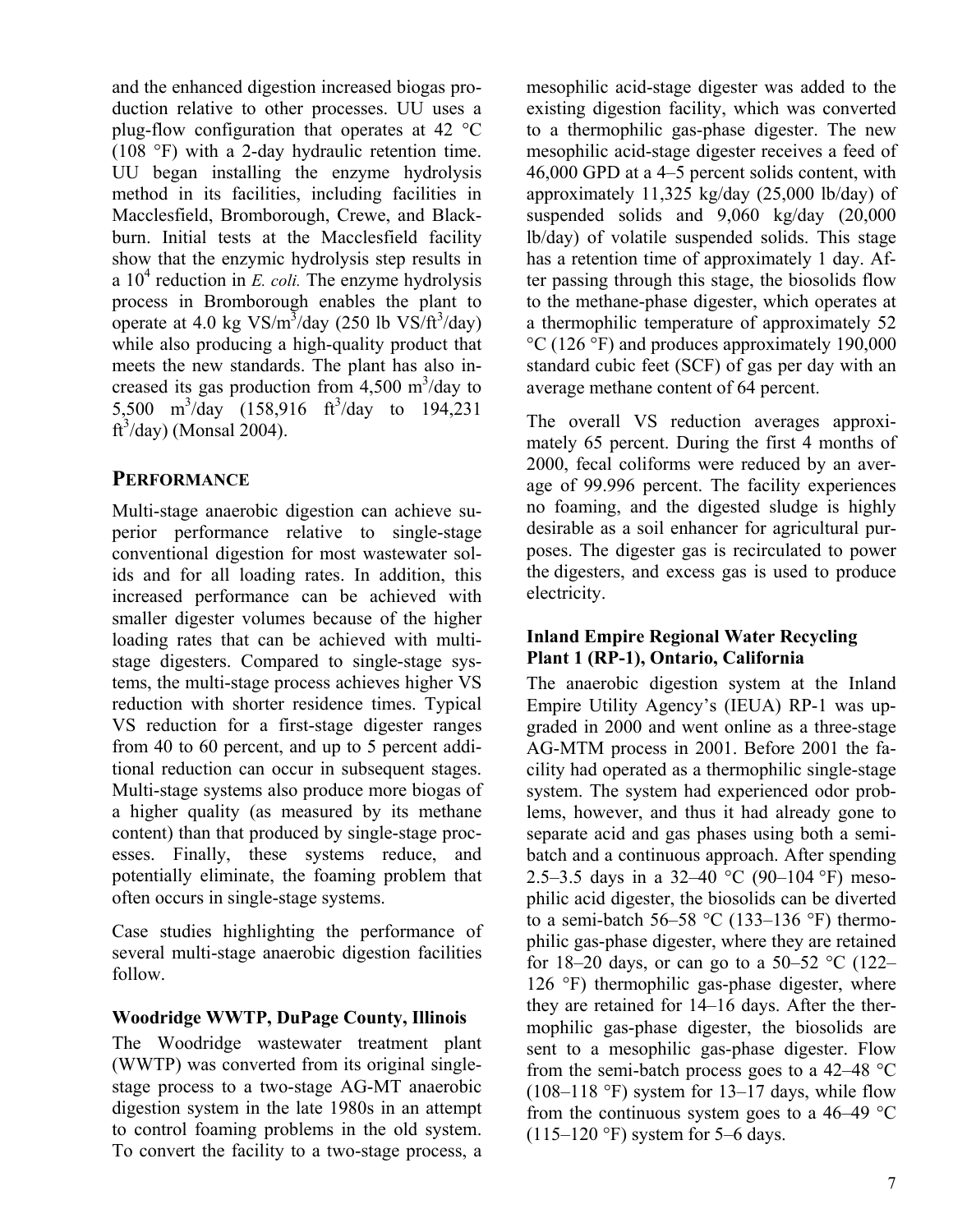Overall, VS reduction improved for the facility, from approximately 55 percent to 60–65 percent with the AG-MTM process. Both processes showed non-detects for helminth ova, enteric viruses, and *Salmonella*. The semi-batch process qualified through time and temperature as Class A biosolids under alternative 1 of 40 CFR Part 503, while the continuous process received sitespecific EPA approval as Class A was granted under alternative 3 of 40 CFR Part 503 (Wilson et al. 2005).

### **Waterloo, Iowa**

The City of Waterloo wanted to increase its biosolids treatment capacity and improve its VS destruction and gas production. In 2002 the city upgraded its anaerobic digestion process from a single-stage mesophilic process to a TPAD-TM system by converting two of its six digesters into thermophilic digesters. The city began the project by taking each of its six digesters out of service one at a time and retrofitting them with the necessary piping, heating equipment, and mixers for the new system. This approach allowed the plant to continue to operate while the facility was upgraded. Once all the new equipment was in place, two of the digesters were sequentially transitioned to thermophilic temperatures. First, the feed rate into the digester was slowed, and then the temperature was raised from 35 °C (95 °F) to 53 °C (131 °F) over a period of 3 days, allowing the organisms to stabilize until they were achieving good VS destruction. Once the first thermophilic digester was stabilized, the second was transitioned the same way. This quick transition from mesophilic to thermophilic was important because it limited the number of mesophilic organisms that might survive in the thermophilic digester. During this transition, it was also important to limit the loading rate so that the digester would not be overloaded as the thermophilic organisms grew.

The city's new system achieved its goals. VS reduction improved from approximately 47 percent in the old system to approximately 60–64 percent in the new system; gas production increased to 0.18–0.21 m<sup>3</sup> per kg of VS destroyed  $(14-16)$  $ft<sup>3</sup>/lb$  (Wilson et al. undated).

#### **Tacoma, Washington**

The City of Tacoma, Washington, has operated an anaerobic digestion system for many years, but it has had a history of odor problems. In 1993 Tacoma transitioned from a single-stage thermophilic system to a two-stage AG-MM system, thereby improving the odor of its TAGRO end-product so that it was more acceptable to customers. Although the odor of the endproduct was acceptable, the hydrogen sulfide odors in the plant's belt-filter press room were extremely unpleasant to the workers and close to dangerous levels. Therefore, the plant began experimenting with various temperature-phasing approaches to try to reduce odors. Eventually, the plant determined that a thermophilic- mesophilic-low mesophilic approach of 55-38-32 °C (131-100-90 °F) with a total retention time of 21 days was ideal. By lowering the middle digester from 46 °C to 38 °C (115 °F to 100 °F), the plant significantly reduced its odor problems. In addition, lowering the temperature from 38 °C to 32  $^{\circ}$ C (100  $^{\circ}$ F to 90  $^{\circ}$ F) in the final digester seems to have improved dewatering. (Recent data show that dewatering has improved from 22 percent to 24 percent). The facility uses the biogas generated by the digestion process to run its boilers. The plant has been operating with this system since 2004 (D. Thompson, City of Tacoma, personal communication, 2006).

#### **Three-Stage TPAD (bench-scale)**

Salasali et al. (2005) performed bench-scale tests of several three-stage TPAD configurations to evaluate the level of VS reduction and biogas production in these configurations. These researchers undertook these experiments to determine whether modifying the operating practices for standard mesophilic digesters could achieve high performance VS reduction and Class A pathogen reduction so that facilities operating mesophilic digesters could achieve highquality biosolids without going through the substantial costs of adding new digesters or reconfiguring existing digesters. The authors evaluated two three-stage configurations (35-35- 35 °C [95-95-95 °F] and 42-35-35 °C [108-95-95  $\degree$ F]), as well as a two-stage system (35-35  $\degree$ C [95-95 °F]). The authors used 20l samples of a mixture of primary and thickened wasteactivated sludge with a concentration of between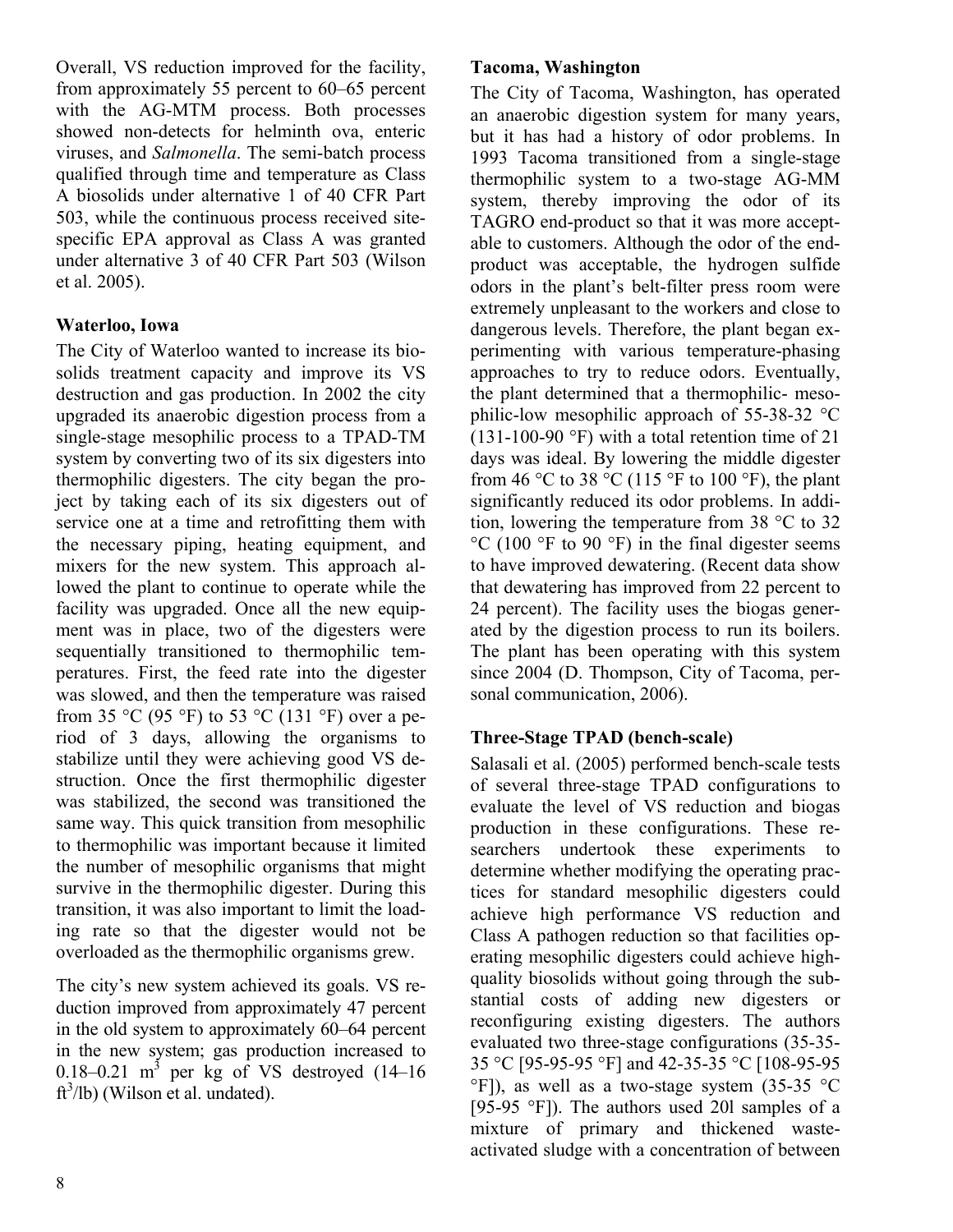4.0 and 5.2 percent solids from the City of Ottawa, Canada, WWTP. The trials used a hydraulic retention time of 15 days (5 days in each stage for the three-stage systems, and 5 days in the first digester and 10 days in the second digester for the two-stage system) and measured conventional parameters (total solids, VS, pH) as well as pathogen indicators (fecal coliform bacteria, *Escherichia coli*, fecal *Streptococci*, *Salmonella* spp.*, Cryptosporidium perfringens*). Each of the configurations was able to achieve the 38 percent VS reduction required for vector attraction reduction, although both of the three-stage configurations achieved better VS reduction and biogas production than did the two-stage configuration. Bacterial results showed that, with the exception of *Salmonella* spp., pathogens were reduced to the greatest extent in the 42-35-35 °C (108-95-95 °F) configuration.

#### **OPERATION AND MAINTENANCE**

Because multi-stage anaerobic digestion systems involve multiple stages, each having its own specific O&M requirements, these systems have higher overall O&M requirements than do single-stage anaerobic digestion systems.

Maintaining a stable operating temperature and pH within the digesters is critical, particularly for the methane formers, which are sensitive to changes in temperature and pH (Dague 1968). Changes in digester operating temperature greater than  $\sim$ 1.0 °C ( $\sim$ 2 °F) per day can result in process upset due to heat shock of microorganisms. The optimum pH range for anaerobic digestion is 6.8–7.2. A reduction in pH, which can be caused by overloading the digester, inhibits methane formation. Methane formation is further inhibited as the acid fermentation stage of digestion continues, possibly leading to digester upset and failure. Temperature control is also important to ensure satisfactory operation of the digestion system. Fluctuations in temperature can result in the die-off of microorganisms and process inefficiency. As discussed earlier, heat exchangers are commonly employed to control temperatures in the digester.

Chemical addition to anaerobic digesters might occasionally become necessary for pH/alkalinity control and to control the potential for metals and other chemicals to inhibit the process (see Table 2) (WEF 1995). Sodium bicarbonate, sodium carbonate, and lime can be used to provide alkalinity. Ferrous chloride, ferrous sulfate, and alum can be added to precipitate or coagulate inhibitive chemicals or to control digester gas hydrogen sulfide content.

A common operational problem with any anaerobic digestion system is foaming, which is the trapping of fine bubbles of gas in the semi-liquid digestion contents. Foam forms primarily when the carbon dioxide-to-methane ratio is higher than normal. This usually occurs during start-up operations, but it can occur whenever a fresh food supply suddenly contacts active microorganisms. This is one reason continuous slow feed of solids is preferred to batch feeding of digesters. In addition, a common bacterium, *Nocardia,* has a filamentous structure that traps gas, leading to foaming. These bacteria should be eliminated in aeration basins before the solids are fed to the digesters. Two-stage AG anaerobic digestion naturally overcomes this problem because the first stage (acid phase) digester has low gas production and low pH, along with higher volatile acid concentrations, which together are detrimental to foam-causing microorganisms.

Another important operational concern is odor control at the plant during the anaerobic digestion process. As discussed previously, hydrogen sulfide and ammonia are produced during anaerobic digestion. The most common way to control odors from a digestion system is to use covers, as discussed earlier.

Periodic clean-out of the digesters is necessary for all digestion systems. The frequency of cleaning is based on several factors, including the accumulation of grit and scum (which can reduce the effective volume of the tank); the condition of internal mixing or heating equipment; the availability of backup solids handling equipment; and tank structure (WEF 1998). Typically systems require cleaning approximately every 5 years. Because digesters are confined spaces, safety is a primary consideration. Before personnel enter a digester, the air composition inside the tank must be monitored for oxygen levels and the presence of hazardous gases.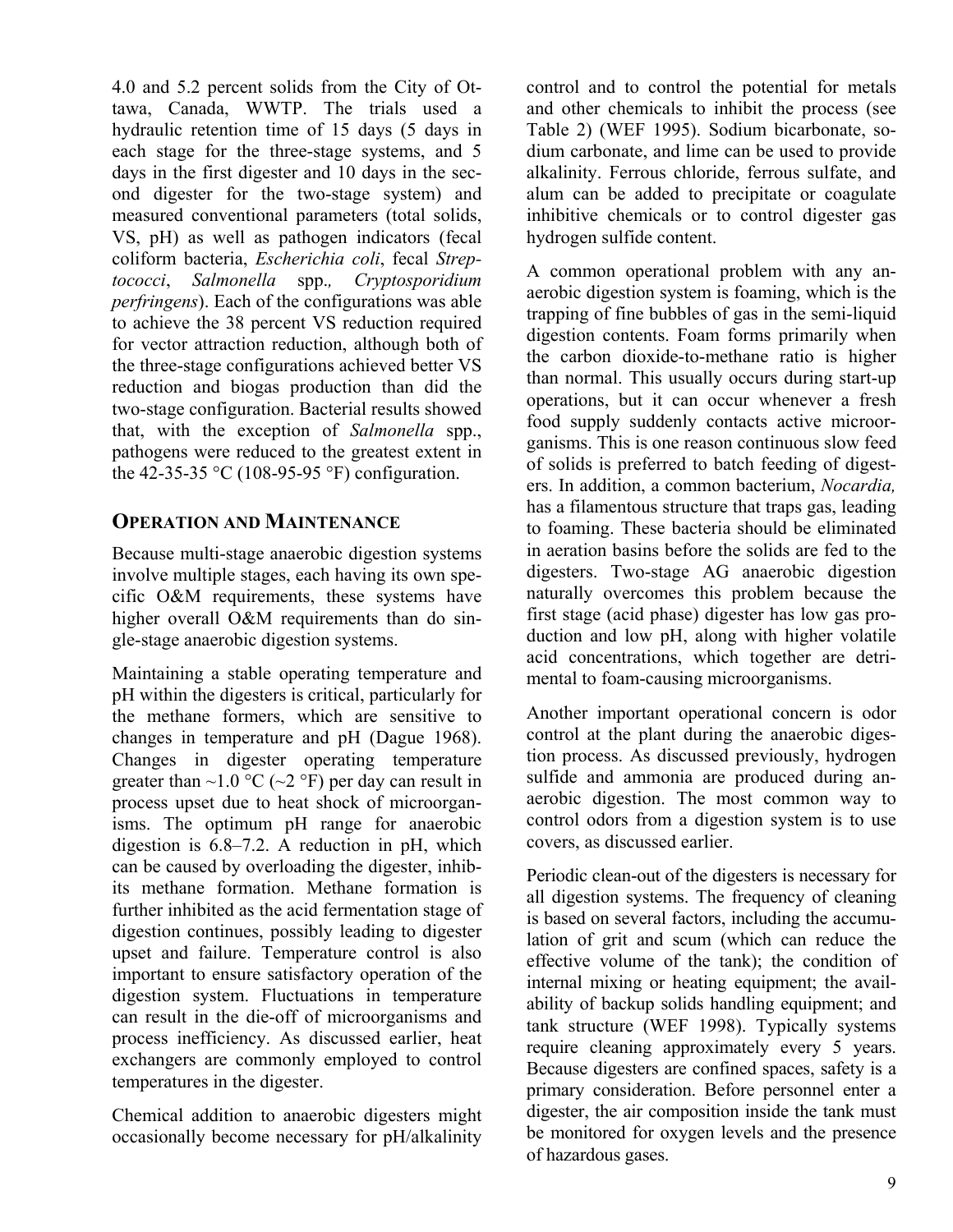## **COSTS**

The construction and operation and maintenance costs of multi-stage anaerobic digestion depend largely on the quantity and quality of the solids to be stabilized, the size of the digesters, and the type of mixing and heating equipment. Capital items include digester tanks, piping and pumps, digester heating and mixing systems, digester gas-handling equipment, and chemical feed equipment. Design and construction costs from several example facilities follow.

The City of Grand Island, Nebraska, is in the design stages for the construction of a \$10.7 million two-stage AG anaerobic digestion system. The city's 12-MGD WWTP receives approximately 40 percent of its flow from large industrial agricultural operations (including a meat packing plant) and has had odor problems. The city determined that replacing its open aerobic digesters with an anaerobic system will reduce these problems and generate a usable endproduct for land application as fertilizer (Overstreet 2006).

Western Lake Superior Sanitary District (WLSSD) in Duluth, Minnesota, began operating a new two-stage TPAD-TM anaerobic digestion system at its 43-MGD regional WWTP in 2001. The new system was the result of a multiyear planning process that evaluated options for more environmentally and fiscally responsible alternatives to the existing sludge incineration process. The committee recommended anaerobic digestion, which would produce a usable end-product as well as biogas.

The new anaerobic digestion facility had a construction cost of \$32.6 million and consists of four 1-MG digesters. The solids are digested in the first digester for 5 days at a temperature of 55 °C (131 °F). The thermophilically digested solids are then transferred to one of the three mesophilic digesters for an additional 15 days. The facility markets the end-product as "Field Green" and expects to produce approximately 8,000 dry tons of fertilizer per year, providing local farmers with an estimated \$47,000 in no-cost fertilizer annually. In addition, the facility directs the biogas to a dedicated boiler, which provides the heat for the digesters, as well as for the solids processing building. By using the biogas from the anaerobic digestion process to power the boiler, the facility has reduced its peak electrical demand by 706 kilowatts per month, a 14 percent decrease (Western Lake Superior Sanitary District 2001).

In addition to constructing new anaerobic digestion systems, many facilities are upgrading existing anaerobic digesters to multi-stage systems to produce high-quality biosolids, reduce odor problems, or produce biogas to power plant operations or sell. Depending on the configuration of the current system (number of digesters, piping configuration, capacity and location of heating and mixing equipment, feed capabilities), the costs of retrofitting existing anaerobic digestion systems to multi-stage systems are typically minimal and usually include only the cost of installing new piping or reconfiguring existing piping. For example, the IUEA RP-1 in Ontario, California, was able to reconfigure its existing system and add new variable speed pumps and controls for \$2.5 million (P. Cambiaso, IEUA, personal communication 2006). Similarly, although the exact cost figures were not readily available, the city of Tacoma, Washington, was able to transition from a single-stage thermophilic system to a two-stage AG-MM system at "a very low cost" by re-plumbing its existing system (D. Thompson, City of Tacoma, personal communication, 2006).

Operation and maintenance costs include costs associated with operating and maintaining mixing, heating, and pumping equipment; operating and maintaining gas-handling equipment; cleaning of digesters; and the purchase of chemicals. Table 4 summarizes typical O&M costs in dollars per dry ton of solids through the anaerobic digesters.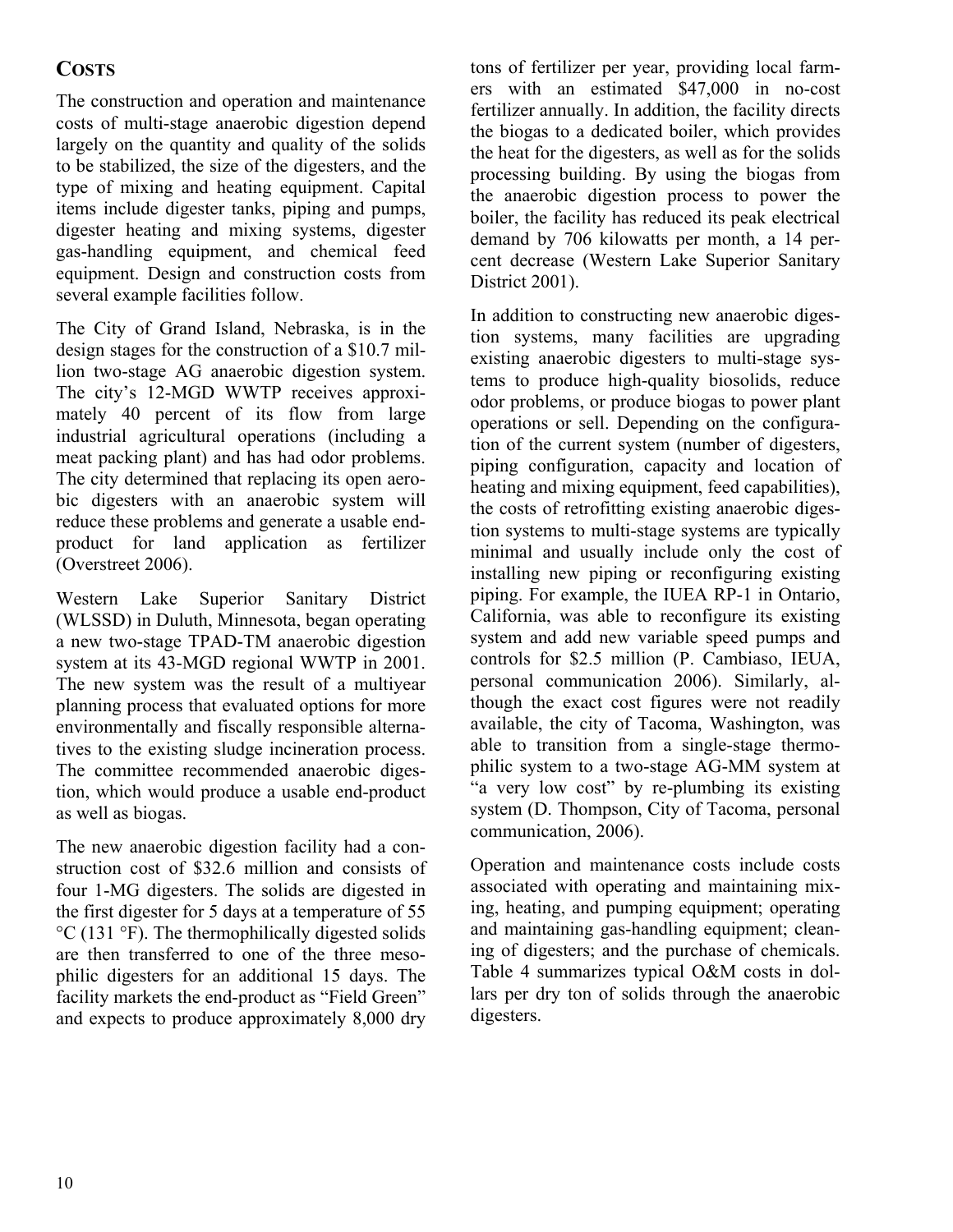|             | <b>Range per Dry Ton</b><br>of Biosolids | Average per Dry Ton of<br><b>Biosolids</b> |
|-------------|------------------------------------------|--------------------------------------------|
| Operation   | $$5.30 - $41.03$                         | \$17.47                                    |
| Maintenance | $$4.09 - $10.48$                         | \$7.44                                     |
| Total       | $$9.39 - $51.51$                         | \$24.91                                    |

**Table 4. Typical Operation and Maintenance Costs for Digesters** 

Source: Multi-Agency Benchmarking Study 1999.

It should be noted that anaerobic digestion systems often pay for themselves through the combination of reduced costs for biosolids disposal (owing to a reduction in biosolids volume through the digestion process), the potential marketing of a Class A biosolids product, and the recovery of usable biogas. For example, the City of Tacoma markets the end-product from its anaerobic digestion process, TAGRO, for \$6.00–  $$23/m<sup>3</sup>$  (\$8-\$30/yd<sup>3</sup>), depending on its final form (City of Tacoma Web site, June 2006).

#### **Other Related Fact Sheets**

*Odor Control in Biosolids Management*  EPA 832-F-00-067 September 2002

*Centrifugal Thickening and Dewatering*  EPA 832-F-00-053 September 2002

*Belt Filter Press*  EPA 832-F-00-057 September 2002

*Recessed Plate Filter Press* EPA 832-F-00-058 September 2000

*Alkaline Stabilization of Biosolids*  EPA 832-F-00-052 September 2000

Other EPA fact sheets can be found at http://www.epa.gov/owm/mtb/mtbfact.htm

## **REFERENCES**

Cambioso, Pietro, Inland Empire Utility Agency. July 2006. Personal communication.

Chang, F., L. Otten, E. LePaige, and B. van Opstal. 2004. *Is 100% Diversion from a Landfill an Achievable Goal?* A Report to the Toronto, Canada, New and Emerging Technologies, Policies and Practices Advisory Group.

City of Tacoma. 2006. Web site. <http://www.cityoftacoma.org/Page.aspx? hid=687>. Accessed June 2006.

- Cumiskey, A. 2005. UK Leads the Way in Advanced Digestion Technology. *Water and Wastewater International*, June 2005.
- Dague, R.R. 1968. Application of Digestion Theory to Digester Control. *Journal of the Water Pollution Control Federation* 40: 2021.
- Ghosh, S., and D. Klass. 1977. Two-Phase Anaerobic Digestion, U.S. Patent No. 4,022,665.
- Haug, R.T., W.J. Hartnett, E.B. Ohanian, G. L. Hernandez, et al. 2002. *BioCycle* 43(6): 22–25.
- Iranpour, R., and T. Windau. 2004. Thermophilic Digestion: Selected Case Studies. Presented at Virginia Water Environment Association, November 2004.

Kelly, H.G. 2003. Emerging Processes in Biosolids Treatment 2003. Presented at the 2nd Canadian Organic Residuals Conference, Penticton, British Columbia, April 2003.

Kroker, E.J., et al. 1979. Anaerobic Treatment Process Stability. *Journal Water Pollution Control Federation* 51: 718.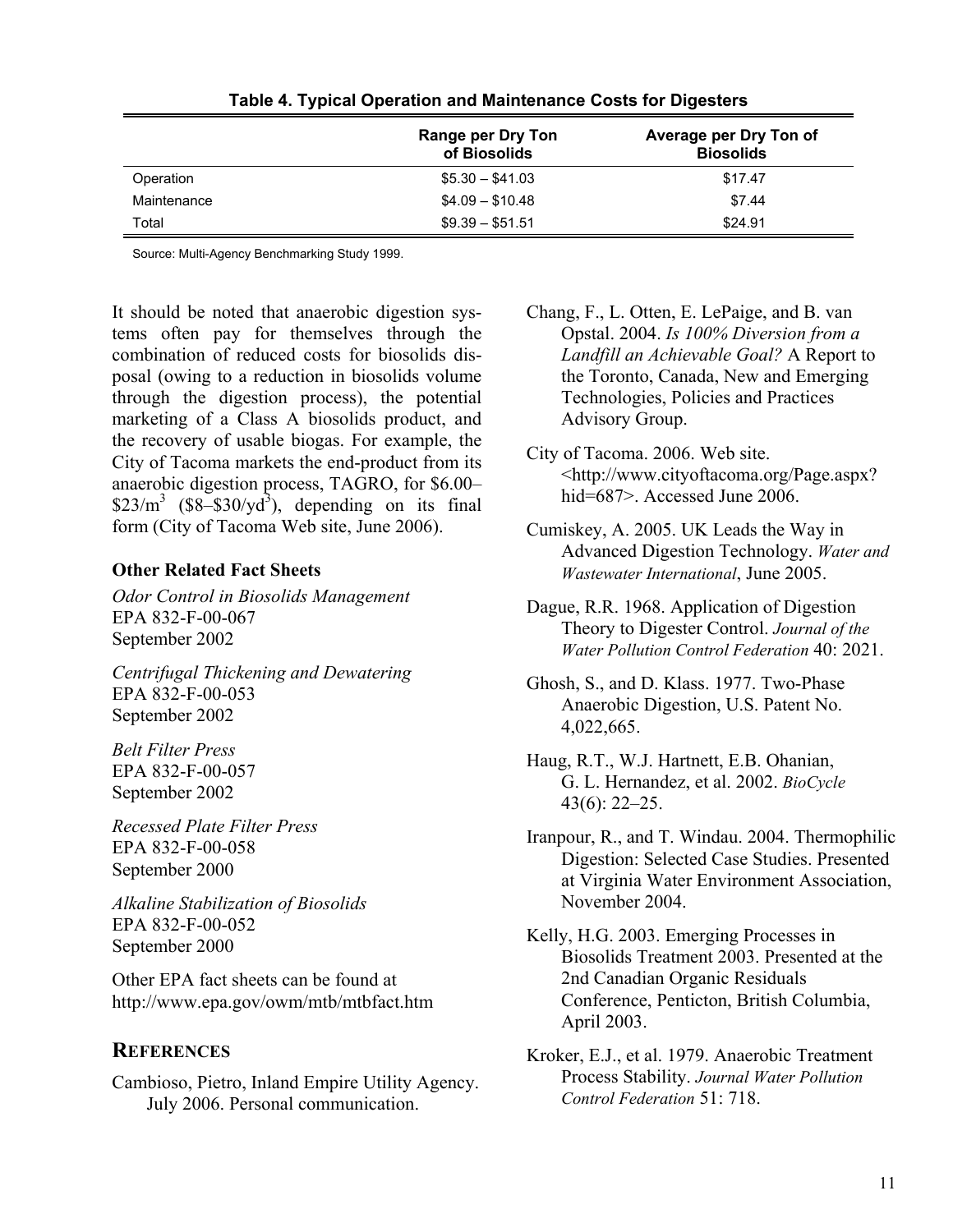Mayhew, M. M.S. Le, D. Harrison, and C.E. Brade. 2004. Plug Flow Digestion––a Case Study. Presented at the 9th European Biosolids and Biowastes Conference, Wakefield, UK.

Monsal. 2004. News release from Monsal. http://www.processingtalk.com/news/meq/ meq100.html. Accessed June 2006.

Multi-Agency Benchmarking Study. December 1999. <http://dnr.metrokc.gov/wtd/ benchmark/index.htm>.

Overstreet, T. 2006. City on the Right Track to Reducing Odor. *Grand Island Independent* Web site. <http://www.theindependent.com/ stories/060706/new\_odor07.shtml>.

Parker, W., University of Waterloo. June 2006. Personal communication.

Salsali, H., W. Parker, and S. Sattar. 2005. Influence of Staged Operation of Mesophilic Anaerobic Digestion on Microbial Reduction. Presented at WEFTEC 2005, Washington, DC.

Schafer, P.L. and J.B. Farrell. 2000. Turn Up the Heat. *Water Environment and Technology*. 12(11).

Shang, Y. and S. Sung. 2001. Thermophilic-Mesophilic Two-Stage Anaerobic Digestion System Application. In *Proceedings of WEF/AWWA/CWEA Joint Residuals and Biosolids Management Conference*. Alexandria, VA: Water Environment Federation.

Sieger, R., and L. Stone (eds.). 2001. The Straight Scoop on Biosolids. 4(1, Winter/Spring).

Srivastava, V.J. 1996. Two-Phase Anaerobic Digestion of Carbonaceous Materials. U.S. Patent No. 5,500,123.

Stalling, R.B., et al. 2000. Two Stage Anaerobic Digestion and Liquid Storage Achieve Enhanced Pathogen and Vector Attraction Reduction. In *Proceedings of WEF Residuals and Biosolids Management Conference, 14th Annual Conference*. Alexandria, VA: Water Environment Federation.

Tchobanoglous, G., and F.L. Burton. 1991. *Wastewater Engineering: Treatment, Disposal, Reuse*. 3rd ed. Metcalf and Eddy, Inc.

Thompson, D., City of Tacoma, Washington. 2006. Personal communication.

USEPA (U.S. Environmental Protection Agency). 1979. *Process Design Manual Sludge Treatment and Disposal*. EPA 625/625/1-79-011. Washington, DC: U.S. Environmental Protection Agency, Office of Research and Development.

Water Environment Federation, 1995. *Wastewater Residuals Stabilization*, MOP No. FD-9. Alexandria, VA: Water Environment Federation.

Water Environment Federation, 1996. *Operation of Municipal Wastewater Treatment Plants*, MOP No. 11, 5th ed. Alexandria, VA: Water Environment Federation.

Water Environment Federation. 1998. *Design of Municipal Wastewater Treatment Plants*, MOP No 8. Alexandria, VA: Water Environment Federation.

Western Lake Superior Sanitary District. 2001. *Annual Report*.

Wilson, T., and L. Potts. 2003. An Update on Full Scale 2-Phase AG Systems- 2003. Presented at WEFTEC 2003.

Wilson, T., L. Potts, and R. Stallings. 2005. Review of Full Scale 2-phase AG Anaerobic Digester Systems. Presented at the New England Water Environment Association Annual Conference, Boston.

Wilson, T., R. Iranpour, and T. Windau. Undated. Thermophilic Anaerobic digestion in the U.S.: Selected Case Histories. <http://www.earthtech.com/news/whitepape rs.htm>. June 2006.

Winfield, G., A.S. Sokhey, J. Dhupar, J.J. Marx, R.B. Schroedel, Jr. 2001. Design of an Acid/Gas Digestion Process for Baltimore's back River Plant. In *Proceeding of WEF Residuals and Biosolids Management Conference, 14th Annual Conference*. Alexandria, VA: Water Environment Federation.